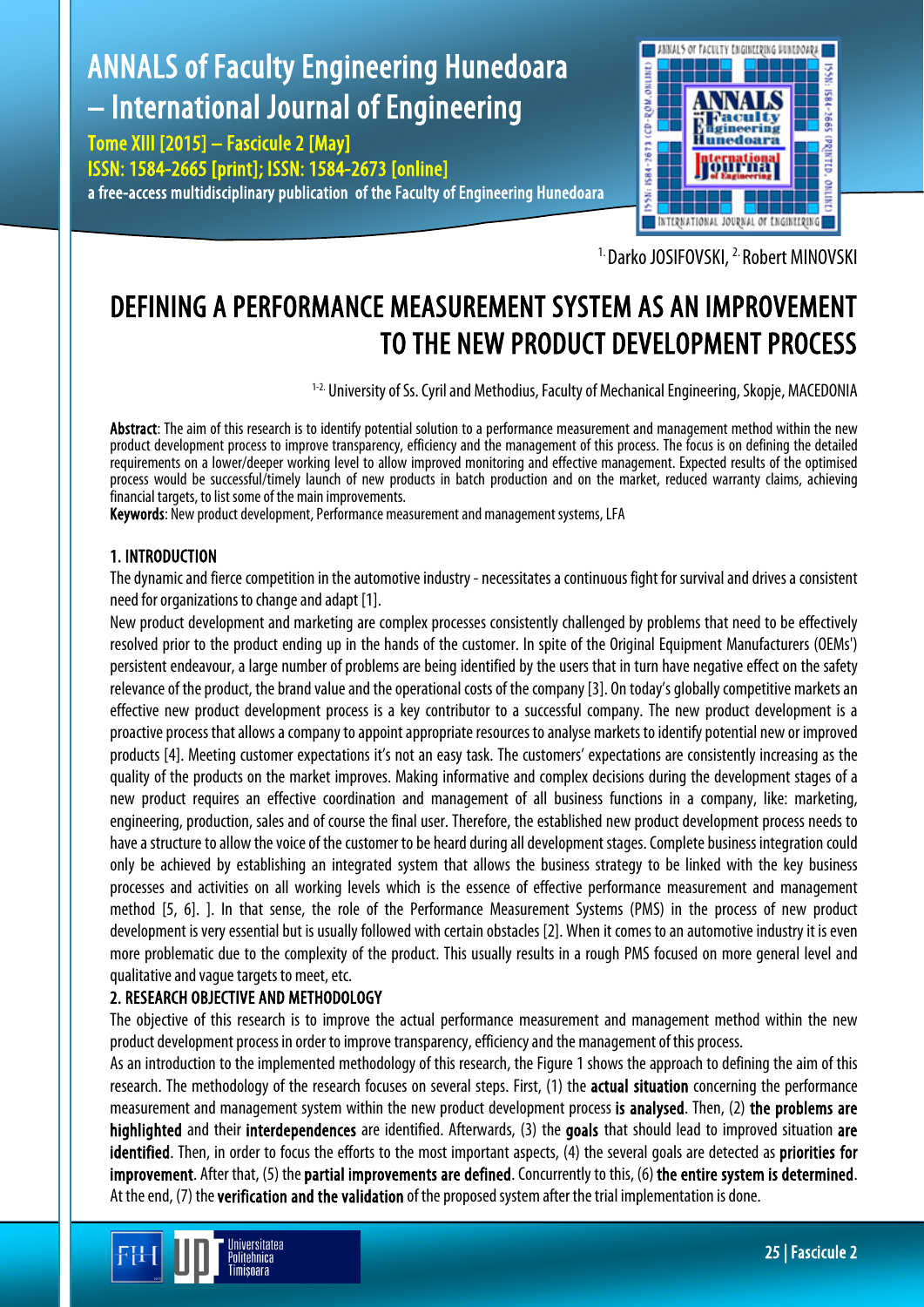

Figure 1. Aim of the research definition

The methodologies that dominate in this research are the Logical Framework Approach (LFA) – as a tool for detecting the problems and improvement objectives in the initial stages of the research methodology and associated new product development and performance measurement methodologies.

The LFA has been utilized due to its relevance and universal use. LFA has been adopted as a project planning and management tool and regularly suggested by the European Commission to be used by multilateral and bilateral development agencies [7]. LFA is designed to address three basic concerns: Vague planning (lack of clarity and defined objectives in the

planning stages of a project); Unclear management of responsibilities and accountabilities between stakeholders; and Lack of consolidation between key project activities and the final aim that the project needs to achieve.

It is accepted that the new product development process is a complex process that manages all activities within all functional areas of an organization during the development stages of a new product [4]. In this research paper the gateway process to develop new products has been accepted as a foundation for further improvement in line with defining the detailed requirements on deeper working levels to effectively and accurately measure the performance and therefore manage the process [8]. On a higher level, the gateway process is seen as an effective way of presenting the required information as inputs and the executive decisions as outputs at





each development stage of a new product. The main aims of each of the gates within the new product development gateway process are: (1) to measure projects achievements against objectives; (2) to be an opportunity to present the progress status; (3) to assess the project progress; and (4) to obtain 'project-go' through a gate. With regards to the innovative aspect of this paper, according to [9] the research is aiming at a partial innovation of an existing process (Figure 2).

#### 3. DEVELOPMENT OF THE SYSTEM

The analysis of the current situation (analysis of the "Regular occurrences") showed certain shortcomings that according to the LFA were structured in the problem tree. Due to the space limitations, here only a short list of those shortcomings is presented: Subjectivity in the performance measurement (decisions made on subjective performance indicators); Not passing through project gateways right-first-time; Lack of consolidation and alignment of requirements between project gateways; Lack of alignment and synchronization between key project activities on working level (key activities could not be completed due to others that must be completed first); Performance self-assessment on working level; Project going over budget; Lack of organizational lessons learning and knowledge base development.

To understand the progress of the new product development process it is necessary to effectively measure the performance and therefore manage it [10, 11, 12, 13, 14, 15, 16]. To ensure that, it is necessary to: Define the organizations strategic objectives; Identify organizations important aspects in order to measure those and therefore manage them to ensure effective and efficient organizational performance; Define measurable Key Performance Indicators (KPI's) to objectively measure the organizational performance (the adequacy of the performance measurement system will depend on the efficiency of the defined measure); Ensure systematic and integrated approach that will synchronize the organizational strategy with the key processes and activities. All of the above lead to a strategic performance management [17].

In Figure 3 have been presented the cause and effect diagram of a number of activities to improve or completely eradicate the afore mentioned problems leading to improved new product development process. All the improvement activities identified in the diagram are actually enablers and drivers for the top three indicators for an effective performance management in the new product development process: QUALITY - The reduced number of quality warranty issues; TIME - On time new product launch on the market; and COSTS - New product development project within budget.

As a result of this research, summarized the improvement approach have been defined within the following strategic management principles: ( $\delta$ ) Clear understanding of the organizational strategy; ( $\dot{\theta}$ ) Establishing a learning culture within the organization; ( $\dot{\theta}$ ) Defining relevant KPI's; (ii) Establishing analysis of the organization performance and its management; (ii) Achieving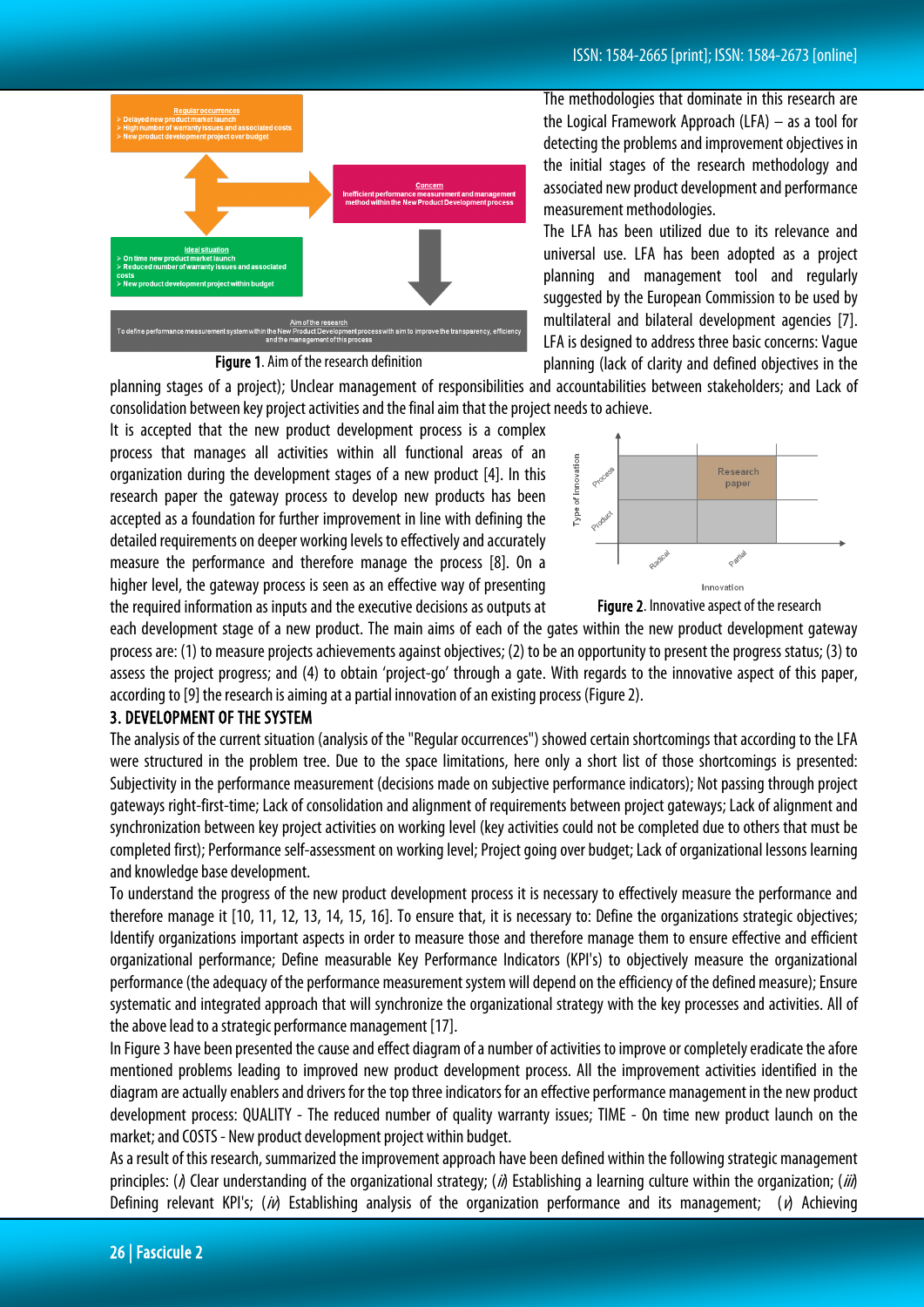organizational synchronization; and  $(v)$  Effective reporting and communication. The improvement within these principles and their consolidation and focus as a common goal lead to defining the detailed requirements on a lower/deeper working level to allow improved monitoring and effective management of the new product development process.



Due to the space limitations only the implemented improvements against the "Establishing analysis of the organization performance and its management" principle has been explained here. The fundamental improvement was to remove the subjectivity in the performance measurement and management by identifying all critical activities on a deeper working level and defining the method for their control and management. In Figure 4 an example of one gateway (GW1) with 8 gateway objectives has been presented. Those objectives are broken down further to 39 lower/deeper level gateway deliverables spread across all functional areas of an organisation.

Further, each of those lower/deeper level gateway deliverables have defined activities that must be completed in order to achieve the deliverable and therefore the gateway objective. In Figure 5 an example of a lower level gateway deliverable document that includes the defined controlled items and measurement criteria has been presented.

Figure 3. Cause and effect diagram of identified improvements leading to improved new product development process - the objectives tree

The end result of all improvement activities against the identified principles led to definition of twodimensional matrix for the new product development process according to which the business performance is being measured however with improved transparency, effectiveness and management of that process (Figure 6).

As a case study this system for performance measurement and management within the new product development process was implemented in an organization in the automotive industry and has been used to develop their new products. Since a development of a new product is a lengthy process there is a limited information with regards to the success of this method. However all available information so far has been positive. To list few of the reported improvements: The first three of the ten defined gateways were passed right-first-time with no budget and resource related issues; Improved understanding of the customer related requirements; Improved interactions of the Design Office with other functional areas of the organization (Marketing,

| <b>GW1</b>                                                                                                                                                 | <b>Gateway objectives</b>                                                                                                                                       |            |                     | Date of Gateway event:                  | 12/09/2013             |                   | <b>GATEWAY RAG STATUS</b> |
|------------------------------------------------------------------------------------------------------------------------------------------------------------|-----------------------------------------------------------------------------------------------------------------------------------------------------------------|------------|---------------------|-----------------------------------------|------------------------|-------------------|---------------------------|
| <b>Technical Requirements Defined</b>                                                                                                                      |                                                                                                                                                                 |            |                     | Calendar Days Remaining:                | $\circ$                |                   |                           |
| . Styling strategy confirmed - Engineering Brief available.<br>. Technical tercets defined - Attribute terpets agreed                                      | . Business Case justifies further investment and funding strategy defined.<br>. Market and customer analysis complete - Product Mecycle, volume, mix available. |            |                     | Date of this Report:                    | 1903/2014              |                   |                           |
| . Vehicle Spec Book created.<br>. High Level Plan released and under change control.<br>· System Level BOM defined<br>. Leasons Learned reviews conducted. |                                                                                                                                                                 |            |                     | Deliverable Status                      |                        |                   |                           |
|                                                                                                                                                            |                                                                                                                                                                 |            | <b>Number Q Red</b> |                                         |                        |                   |                           |
|                                                                                                                                                            |                                                                                                                                                                 |            |                     | <b>Number Q Amber</b>                   |                        |                   |                           |
|                                                                                                                                                            |                                                                                                                                                                 |            |                     | Number @ Green<br>Number @ Blank        |                        |                   |                           |
|                                                                                                                                                            |                                                                                                                                                                 |            |                     | <b>TOTALS</b>                           | soon.                  |                   |                           |
|                                                                                                                                                            |                                                                                                                                                                 |            |                     |                                         |                        |                   |                           |
|                                                                                                                                                            |                                                                                                                                                                 |            |                     |                                         |                        |                   |                           |
|                                                                                                                                                            |                                                                                                                                                                 |            |                     |                                         |                        |                   |                           |
| DELIVERABLE                                                                                                                                                | DESCRIPTION                                                                                                                                                     | % COMPLETE | RAG STATUS          | RESPONSIBILITY                          | <b>FUNCTION</b>        | SLIDE             |                           |
| Function: Design and Development                                                                                                                           |                                                                                                                                                                 |            |                     |                                         |                        |                   |                           |
|                                                                                                                                                            | Attribute targets agreed                                                                                                                                        |            |                     | Lacey, Simon;                           | Design and Development | <b>View Slide</b> | tat                       |
| DESIGNDEVLOPMENT 21.docx<br>GLDESIGNDEVELOPMENT.01.doc Styling Strategy Confirmed                                                                          |                                                                                                                                                                 |            |                     | Roberts, Mark;                          | Design and Development | View Stide        | <b>Edit</b>               |
| GL DESIGNDEVELOPMENT.02.doc                                                                                                                                | Engineering Brief Delivered to<br>Shring <sub></sub>                                                                                                            |            |                     | Parry-Williams, Dan:                    | Design and Development | View Slide        | <b>Edit</b>               |
| GLDESISHDEVELOPMENT.06.doc maturity supports program                                                                                                       | Confirmation that Powertrain<br>timing                                                                                                                          |            |                     | Montosi, Davide; Farquihar,<br>Richard: | Design and Development | View Stide        | <b>Lost</b>               |
| GLDESISHDEVELOPMENT.09.doc                                                                                                                                 | Total mass and high level<br>distribution targets defined                                                                                                       |            |                     | Pany-Williams, Danc                     | Design and Development | View Slide        | Edit                      |
| GLDESISHDEVELOPMENT.11.doc                                                                                                                                 | Legislative impact analysis<br>complete                                                                                                                         |            |                     | Lower/deeperlevel gateway deliverables  | Design and Development | View Stide        | <b>Lost</b>               |
| GLDESIGNOEVELOPMENT.13.doc                                                                                                                                 | Attribute design requirements<br>specified                                                                                                                      |            |                     | <b>BANKARY</b><br>Dann                  | Design and Development | View Stide        | tas                       |
| GLDESIGNDEVELOPMENT.15.doc                                                                                                                                 | All Function Group Objectives<br>Defined                                                                                                                        |            |                     | FGMs:                                   | Design and Development | View Stide        | ten                       |

Figure 4. GW1 Gateway objectives broken down to lower/deeper level gateway deliverables

| G1.PROJECT.04<br>project                                                                                                                                           |                                                                                                                             | Lessons learnt from previous project formally reviewed and integrated into                                              |  |  |
|--------------------------------------------------------------------------------------------------------------------------------------------------------------------|-----------------------------------------------------------------------------------------------------------------------------|-------------------------------------------------------------------------------------------------------------------------|--|--|
| <b>Information Required</b>                                                                                                                                        |                                                                                                                             |                                                                                                                         |  |  |
| Lessons learnt log (from previous models)<br>Feedback from project team<br>۰                                                                                       |                                                                                                                             | <b>Activities necessary to be</b><br>completed successfully in order<br>to achieve this deliverable and                 |  |  |
| <b>Objectives</b><br>Conduct Lessons Learnt activities and identify potential<br>۰                                                                                 |                                                                                                                             | therefore gateway objective                                                                                             |  |  |
| Project meetings, general communication etc.)<br>۰<br>$\overline{\phantom{0}}$<br><b>Reports &amp; Outputs</b><br>Lessons learned log<br>To Achieve AMRER STATUS - | Update lessons learned log and implement plans for corrective action<br>Review success of previous lessons learned activity |                                                                                                                         |  |  |
|                                                                                                                                                                    |                                                                                                                             | Lessons Learnt activities conducted - implementation plan in development completion date agreed                         |  |  |
|                                                                                                                                                                    |                                                                                                                             |                                                                                                                         |  |  |
| To Achieve GREEN STATUS -                                                                                                                                          |                                                                                                                             |                                                                                                                         |  |  |
| of 80 or over                                                                                                                                                      |                                                                                                                             | Lessons Learnt activities conducted - Implementation plan in place and ongoing for all improvements with Priority Score |  |  |
|                                                                                                                                                                    | <b>Department: Project Management</b>                                                                                       |                                                                                                                         |  |  |

Figure 5. Lower/deeper level gateway deliverable with defined control items

Quality, Production...); Engagement of the Operations Management Function/Sector at the earliest opportunity in the development stages of the new product; Focused design i.e. designed-in quality. The following validation items will need to be confirmed once